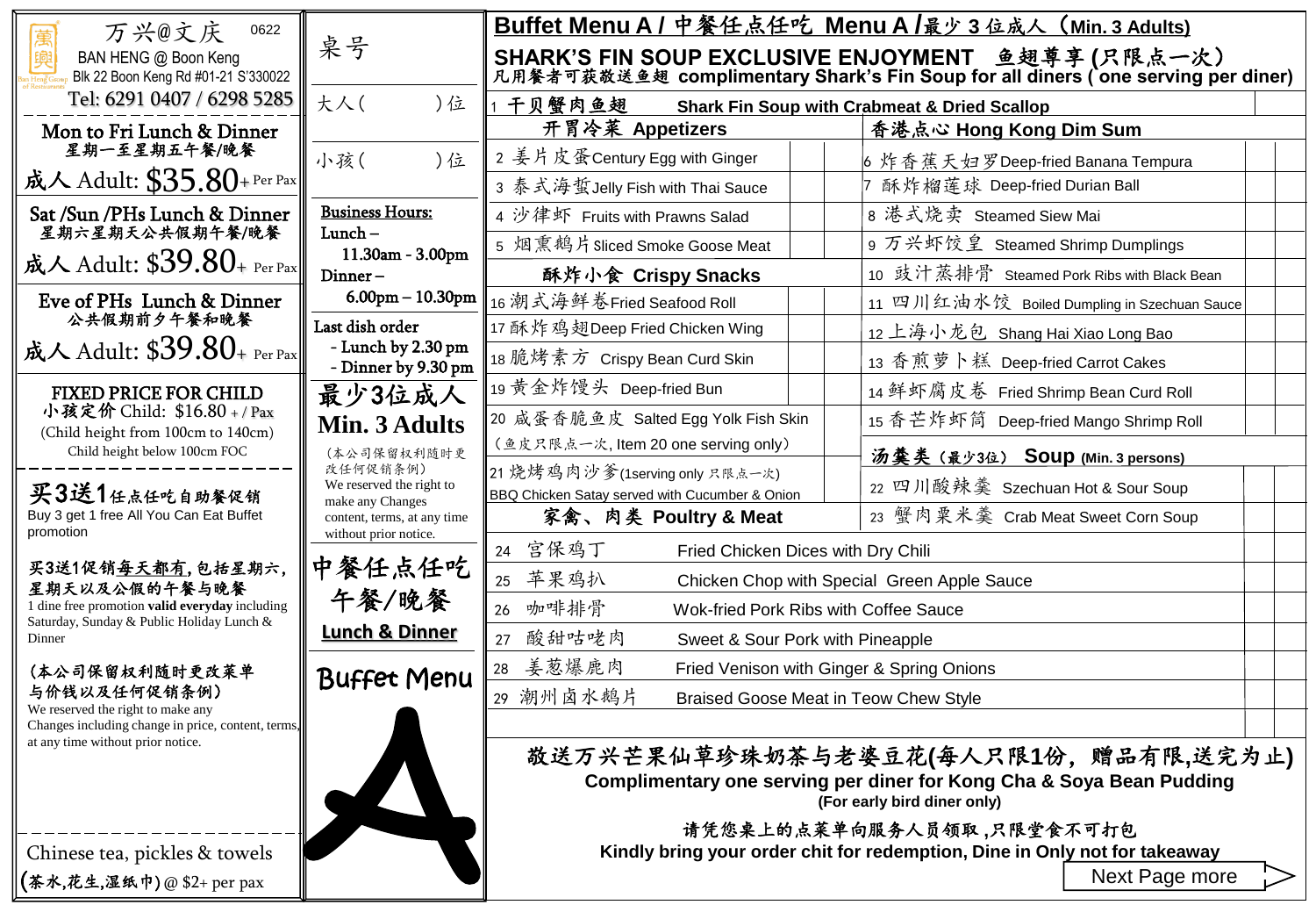| 万兴@文庆<br>0622                                                                                                                                                                                  |                                             | 海产类 Seafood                                                                             |                                                                                                                                                                                                 |  |  |  |
|------------------------------------------------------------------------------------------------------------------------------------------------------------------------------------------------|---------------------------------------------|-----------------------------------------------------------------------------------------|-------------------------------------------------------------------------------------------------------------------------------------------------------------------------------------------------|--|--|--|
| BAN HENG @ Boon Keng                                                                                                                                                                           | 桌号                                          | 30 港式蒸金目鲈                                                                               | Steamed Seabass in Hong Kong Style                                                                                                                                                              |  |  |  |
| Blk 22 Boon Keng Rd #01-21 S'330022                                                                                                                                                            |                                             | 31 剁椒蒸巴汀鱼                                                                               | Steamed Patin Fish with Fermented Chilli & Garlic                                                                                                                                               |  |  |  |
| Tel: 6291 0407 / 6298 5285                                                                                                                                                                     | 大人(<br>)位                                   | 32 泰式炸红鱼                                                                                | Deep-fried Red Tilapia Fish with Thai Sauce                                                                                                                                                     |  |  |  |
| 法国芝士蛋糕                                                                                                                                                                                         |                                             | 33 西湖酸甜鱼片                                                                               | Sweet & Sour Fish Fillets                                                                                                                                                                       |  |  |  |
| 与意大利冰淇淋                                                                                                                                                                                        | 小孩(<br>)位                                   | 34 西柠奶香虾                                                                                | Fried Prawns with Egg Yolk & Lemon Butter Sauce                                                                                                                                                 |  |  |  |
| 每人敬送一份                                                                                                                                                                                         |                                             | 35 麦片香虾                                                                                 | <b>Fried Prawns with Cereal</b>                                                                                                                                                                 |  |  |  |
| 温馨提示:                                                                                                                                                                                          | 自助餐所有食品                                     | 36 白灼活虾                                                                                 | <b>Poached Live Prawns</b>                                                                                                                                                                      |  |  |  |
| 芝士蛋糕需要25分钟解冻,<br>请提前order                                                                                                                                                                      | 包括蛋糕,豆花,                                    | 37 豉椒炒青口                                                                                | Wok-fried Mussels with Spicy Bean Sauce                                                                                                                                                         |  |  |  |
| <b>Complimentary</b>                                                                                                                                                                           | 泡泡茶,冰淇淋<br>豆腐、蔬菜 Tofu & Vegetables<br>只限堂食, |                                                                                         |                                                                                                                                                                                                 |  |  |  |
| <b>French Cheese Cake</b>                                                                                                                                                                      | 不可打包!                                       | 38 咸鱼鸡粒豆腐                                                                               | Braised Tofu with Diced Chicken & Salted Fish                                                                                                                                                   |  |  |  |
| & Italian Gelato                                                                                                                                                                               | All buffet food,                            | 39 铁板豆腐                                                                                 | Hot Sizzling Plate Tofu                                                                                                                                                                         |  |  |  |
| One serving only per diner                                                                                                                                                                     | desserts &                                  | 40 马来风光                                                                                 | Fried Kang Kong with Sambal Sauce                                                                                                                                                               |  |  |  |
| The Cheese Cake need 25 minutes<br>to defreeze, please order in-advance<br>We serve Small portion for 3 -6 persons<br>Large portion for7-10 persons<br>我们将根据您的人数决定菜的份量:<br>提供小份给三至六 人份/大份给七至十人 | Drinks are for                              | 41 蚝油小芥兰                                                                                | Fried Baby Kai-lan with Oyster Sauce                                                                                                                                                            |  |  |  |
|                                                                                                                                                                                                | dine-in only, NOT<br>for take-away!         | 42 叁巴酱帝皇苗                                                                               | Stir-fried Ceylon Spinach with Sambal                                                                                                                                                           |  |  |  |
|                                                                                                                                                                                                | 中餐任点任吃<br>午餐/晚餐                             | 43 蒜蓉生菜                                                                                 | <b>Fried Lettuce with Garlic</b>                                                                                                                                                                |  |  |  |
|                                                                                                                                                                                                |                                             | 44 罗汉上素                                                                                 | Stewed Assorted "Luohan" Vegetables                                                                                                                                                             |  |  |  |
| 本公司保留权利随时更改莱单<br>与价钱以及任何促销条例)                                                                                                                                                                  | 饭/面类 Rice / Noodles                         |                                                                                         |                                                                                                                                                                                                 |  |  |  |
| We reserved the right to make any                                                                                                                                                              | <b>Lunch &amp; Dinner</b>                   | 45 千炒河粉                                                                                 | Wok-fried Hor Fun                                                                                                                                                                               |  |  |  |
| Changes including change in price,<br>content, terms, at any time without                                                                                                                      |                                             | 46 干烧伊府面                                                                                | <b>Braised Ee Fu Noodles</b>                                                                                                                                                                    |  |  |  |
| prior notice.                                                                                                                                                                                  | <b>Buffet Menu</b>                          | 47 家乡炒面线                                                                                | Fried Mian Xian in Homemade Style                                                                                                                                                               |  |  |  |
| Wastage of food will be charged                                                                                                                                                                |                                             | 50 黑松露海鲜炒饭                                                                              | Seafood Fried Rice with Black Truffle Oil                                                                                                                                                       |  |  |  |
| \$3+ per 100gm                                                                                                                                                                                 |                                             | 甜品<br><b>Dessert</b>                                                                    |                                                                                                                                                                                                 |  |  |  |
| 请别浪费食物,剩余食物会按                                                                                                                                                                                  |                                             | 51 意大利冰淇淋<br>Italian Alfero Gelato (one serving per diner only $A \rightarrow A$ 只限点一次) |                                                                                                                                                                                                 |  |  |  |
| 每100克 \$3+收费                                                                                                                                                                                   |                                             | 52 白果芋泥                                                                                 | Sweetened Yam Paste with Gingko Nuts                                                                                                                                                            |  |  |  |
| <b>WHILE STOCK LAST</b>                                                                                                                                                                        |                                             | 53 冻仙草龙眼                                                                                | Chilled Grass Jelly with Longan                                                                                                                                                                 |  |  |  |
| 备货有限                                                                                                                                                                                           |                                             | 54 蜜瓜西米露                                                                                | Chilled Sago Cream with Honeydew                                                                                                                                                                |  |  |  |
| 卖完为止<br>自助餐所有食品只限堂食,不可打包<br>All buffet food is for dine-in only,<br>not for take-away                                                                                                          |                                             |                                                                                         | 55 a.芝士蛋糕Cheese Cake___/件 b.自制清凉桂花糕___/件Homemade Osmanthus Flower Jelly<br>(Cake Selection Limited to one piece per diner / choice of flavor from a+b)<br>(每人只限点一件, a+b=总用餐人数, 请把要选的项目圈起来并标明数量) |  |  |  |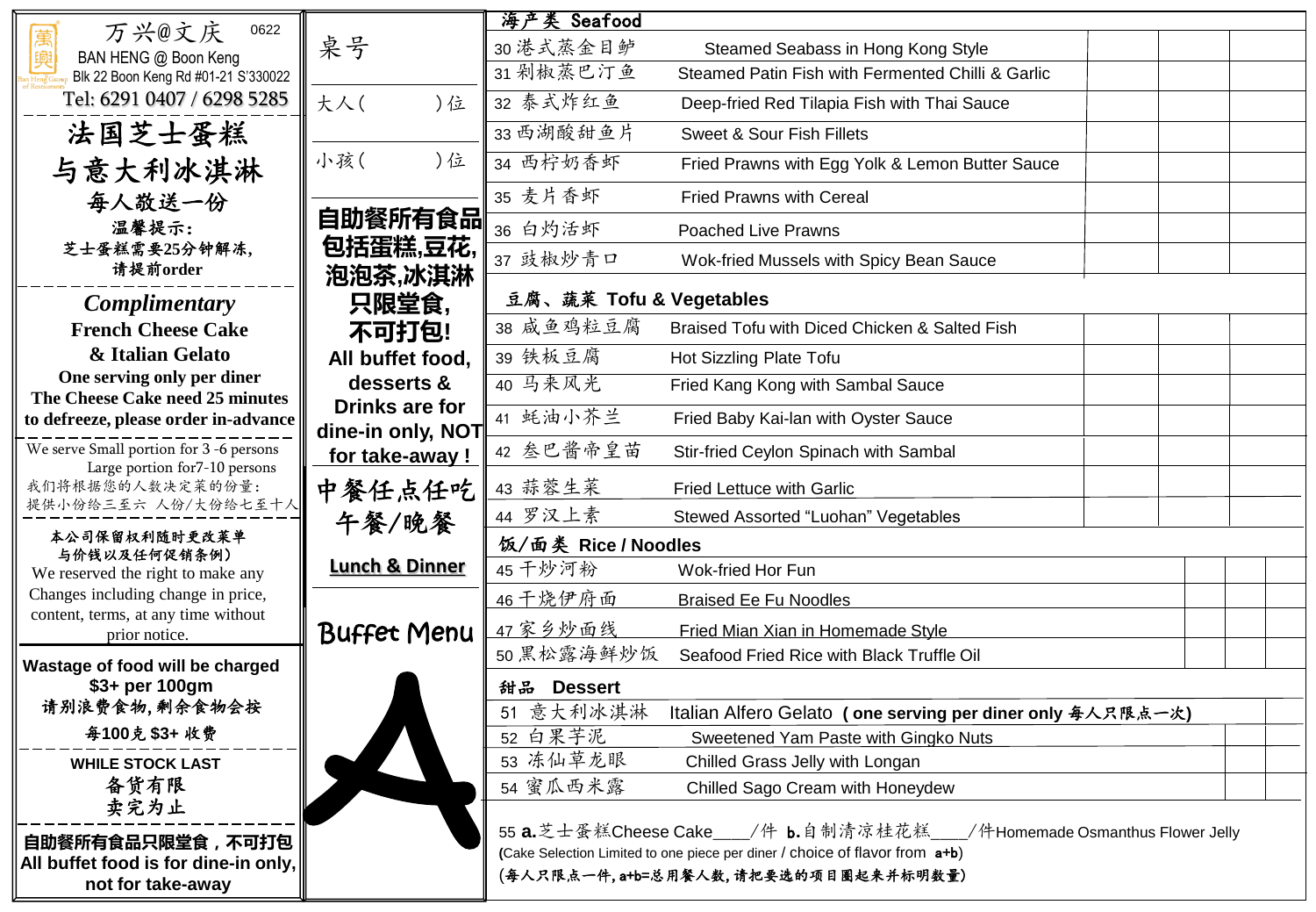| 万兴@文庆<br>0622                                                                                                                                                                                                                                                                                                                                                                                                                                                                                                                                                                                                                                                                                                                                                                                                                            |                                                                                                      | Buffet Menu B / 中餐任点任吃 Menu B /最少 3位成人 (Min. 3 Adults)                                      |                                                                                            |  |  |  |
|------------------------------------------------------------------------------------------------------------------------------------------------------------------------------------------------------------------------------------------------------------------------------------------------------------------------------------------------------------------------------------------------------------------------------------------------------------------------------------------------------------------------------------------------------------------------------------------------------------------------------------------------------------------------------------------------------------------------------------------------------------------------------------------------------------------------------------------|------------------------------------------------------------------------------------------------------|---------------------------------------------------------------------------------------------|--------------------------------------------------------------------------------------------|--|--|--|
| 興<br>BAN HENG @ Boon Keng<br>Blk 22 Boon Keng Rd #01-21 S'330022                                                                                                                                                                                                                                                                                                                                                                                                                                                                                                                                                                                                                                                                                                                                                                         | 桌号                                                                                                   |                                                                                             | 厨师精选 CHEF'S RECOMMENDATION (B1 to B8 for MENU B only, one serving per dish, B1至 B8每样只限点一次) |  |  |  |
| Tel: 6291 0407 / 6298 5285                                                                                                                                                                                                                                                                                                                                                                                                                                                                                                                                                                                                                                                                                                                                                                                                               | )位<br>大人(                                                                                            | B1 述你佛跳墙<br>Mini Buddha Jump Over The Wall                                                  |                                                                                            |  |  |  |
| Mon to Fri Lunch & Dinner                                                                                                                                                                                                                                                                                                                                                                                                                                                                                                                                                                                                                                                                                                                                                                                                                |                                                                                                      | B2辣椒螃蟹或黑椒螃蟹<br>Chilli Crab or Black Pepper Crab (Kindly choose only one flavour 请把要选的煮法圈起来) |                                                                                            |  |  |  |
| 星期一至星期五午餐/晚餐                                                                                                                                                                                                                                                                                                                                                                                                                                                                                                                                                                                                                                                                                                                                                                                                                             | 小孩(<br>)位                                                                                            | B3 虫草滋补药膳活虾<br>Poached Live Prawns with Chinese Herbs & Cordyceps                           |                                                                                            |  |  |  |
| 成人 Adult: $\$42.80$ +Per Pax                                                                                                                                                                                                                                                                                                                                                                                                                                                                                                                                                                                                                                                                                                                                                                                                             |                                                                                                      | B4 X0酱带子炒西兰花<br>Sautéed Boiled Scallop with Broccoli in XO Sauce                            |                                                                                            |  |  |  |
| Sat /Sun /PHs Lunch & Dinner                                                                                                                                                                                                                                                                                                                                                                                                                                                                                                                                                                                                                                                                                                                                                                                                             | <b>Business Hours:</b>                                                                               | B5 油浸笋壳鱼/金银蒜蒸鳕鱼Fried Soon Hock Fish or Steamed Cod Fish with Garlic (choose one type only)  |                                                                                            |  |  |  |
| 星期六星期天公共假期午餐/晚餐                                                                                                                                                                                                                                                                                                                                                                                                                                                                                                                                                                                                                                                                                                                                                                                                                          | $Lunch -$                                                                                            | B6 万兴自制酥炸榴莲卷<br>Ban Heng Deep-fried Homemade Durian Roll                                    |                                                                                            |  |  |  |
| 成人 Adult: $$46.80_{\scriptscriptstyle +}$ Per Pax                                                                                                                                                                                                                                                                                                                                                                                                                                                                                                                                                                                                                                                                                                                                                                                        | 11.30am - 3.00pm<br>Dinner-                                                                          | B7 烧烤鸡肉沙爹                                                                                   | BBQ Chicken Satay served with Cucumber & Onion                                             |  |  |  |
| Eve of PHs Lunch & Dinner                                                                                                                                                                                                                                                                                                                                                                                                                                                                                                                                                                                                                                                                                                                                                                                                                | $6.00$ pm $-10.30$ pm                                                                                | B8 桃胶红枣炖雪燕<br>Double-boiled Bird Nest with Peach Gum & Red Dates                            |                                                                                            |  |  |  |
| 公共假期前夕午餐和晚餐                                                                                                                                                                                                                                                                                                                                                                                                                                                                                                                                                                                                                                                                                                                                                                                                                              | Last dish order                                                                                      | 开胃冷菜/酥炸小食Appetizers                                                                         | 香港点心 Hong Kong Dim Sum                                                                     |  |  |  |
| 成人 Adult: $$46.80_{\scriptscriptstyle +}$ Per Pax                                                                                                                                                                                                                                                                                                                                                                                                                                                                                                                                                                                                                                                                                                                                                                                        | - Lunch by 2.30 pm                                                                                   |                                                                                             | B18 港式烧卖<br><b>Steamed Siew Mai</b>                                                        |  |  |  |
| <b>FIXED PRICE FOR CHILD</b>                                                                                                                                                                                                                                                                                                                                                                                                                                                                                                                                                                                                                                                                                                                                                                                                             | - Dinner by 9.30 pm                                                                                  | B10 什果沙律虾Prawns Salad with Fruits                                                           | <sub>1B19</sub> 万兴虾饺皇 Steamed Shrimp Dumplings                                             |  |  |  |
| 小孩定价 Child: \$16.80 +/Pax                                                                                                                                                                                                                                                                                                                                                                                                                                                                                                                                                                                                                                                                                                                                                                                                                | 最少3位成人                                                                                               | B11 烟熏鹅片 Sliced Smoke Goose Meat                                                            | B20 豉汁蒸排骨 Steamed Pork Ribs with Black Bean                                                |  |  |  |
| (Child height from 100cm to 140cm)<br>Child height below 100cm FOC                                                                                                                                                                                                                                                                                                                                                                                                                                                                                                                                                                                                                                                                                                                                                                       | Min. 3 Adults                                                                                        | B12炸香蕉天妇罗Deep-fried Banana                                                                  | B21 四川红油水饺Boiled Dumpling in Szechuan Sauce                                                |  |  |  |
| 买3送1任点任吃自助餐促销<br>Buy 3 get 1 free All You Can Eat Buffet<br>promotion                                                                                                                                                                                                                                                                                                                                                                                                                                                                                                                                                                                                                                                                                                                                                                    | (本公司保留权利随时更<br>改任何促销条例)                                                                              | B13 潮式海鲜卷Fried Seafood Roll                                                                 | B22 上海小龙包 Shang Hai Xiao Long Bao                                                          |  |  |  |
|                                                                                                                                                                                                                                                                                                                                                                                                                                                                                                                                                                                                                                                                                                                                                                                                                                          | We reserved the right to<br>make any Changes<br>content, terms, at any time<br>without prior notice. | B14 酥炸鸡翅Deep Fried Chicken Wing                                                             | B23 香煎萝卜糕 Deep-fried Carrot Cake                                                           |  |  |  |
|                                                                                                                                                                                                                                                                                                                                                                                                                                                                                                                                                                                                                                                                                                                                                                                                                                          |                                                                                                      | B15 脆烤素方 Crispy Bean Curd Skin                                                              | B24 鲜虾腐皮卷 Fried Shrimp Bean Curd Roll                                                      |  |  |  |
| 买3送1促销每天都有,包括星期六,                                                                                                                                                                                                                                                                                                                                                                                                                                                                                                                                                                                                                                                                                                                                                                                                                        |                                                                                                      | B25 香芒炸虾筒 Deep-fried Mango Shrimp Roll<br>B16 酥炸榴莲球Deep-fried Durian Ball                   |                                                                                            |  |  |  |
| 星期天以及公假的午餐与晚餐                                                                                                                                                                                                                                                                                                                                                                                                                                                                                                                                                                                                                                                                                                                                                                                                                            | 中餐任点任吃                                                                                               | B17 咸蛋香脆鱼皮Salted Egg Yolk Fish Skin                                                         | 汤羹类 (最少3位) Soup (Min. 3 persons)                                                           |  |  |  |
| 1 dine free promotion valid everyday including<br>Saturday, Sunday & Public Holiday Lunch &<br>Dinner                                                                                                                                                                                                                                                                                                                                                                                                                                                                                                                                                                                                                                                                                                                                    | 午餐/晚餐                                                                                                | 鱼皮只限点一次, Item B17 one serving only                                                          | B26 四川酸辣羹 Szechuan Hot & Sour Soup                                                         |  |  |  |
| (本公司保留权利随时更改菜单                                                                                                                                                                                                                                                                                                                                                                                                                                                                                                                                                                                                                                                                                                                                                                                                                           | <b>Lunch &amp; Dinner</b>                                                                            | 家禽/肉类Poultry & Meat                                                                         | B27 蟹肉粟米羹 Crab Meat Sweet Corn Soup                                                        |  |  |  |
| 与价钱以及任何促销条例)<br>We reserved the right to make any                                                                                                                                                                                                                                                                                                                                                                                                                                                                                                                                                                                                                                                                                                                                                                                        | <b>Buffet Menu</b>                                                                                   | B28 宫保鸡丁<br>Fried Chicken Dices with Dry Chili                                              |                                                                                            |  |  |  |
| Changes including change in price, content, terms,<br>at any time without prior notice.                                                                                                                                                                                                                                                                                                                                                                                                                                                                                                                                                                                                                                                                                                                                                  |                                                                                                      | B29 苹果鸡扒                                                                                    | Chicken Chop with Special Green Apple Sauce                                                |  |  |  |
|                                                                                                                                                                                                                                                                                                                                                                                                                                                                                                                                                                                                                                                                                                                                                                                                                                          |                                                                                                      | B31 咖啡排骨<br>Wok-fried Pork Ribs with Coffee Sauce                                           |                                                                                            |  |  |  |
|                                                                                                                                                                                                                                                                                                                                                                                                                                                                                                                                                                                                                                                                                                                                                                                                                                          |                                                                                                      | B30 酸甜咕咾肉<br>Sweet & Sour Pork with Pineapple                                               |                                                                                            |  |  |  |
|                                                                                                                                                                                                                                                                                                                                                                                                                                                                                                                                                                                                                                                                                                                                                                                                                                          |                                                                                                      | B31 姜葱爆鹿肉                                                                                   | Fried Venison with Ginger & Spring Onions                                                  |  |  |  |
| Chinese tea, pickles & towels                                                                                                                                                                                                                                                                                                                                                                                                                                                                                                                                                                                                                                                                                                                                                                                                            |                                                                                                      | B32 潮州卤水鹅片<br>Braised Goose Meat in Teow Chew Style                                         |                                                                                            |  |  |  |
| $\left(\underset{\longrightarrow}{\ast}\underset{\longrightarrow}{\ast},\underset{\longrightarrow}{\ast}\underset{\longrightarrow}{\ast},\underset{\longrightarrow}{\ast}\underset{\longrightarrow}{\ast},\underset{\longrightarrow}{\ast},\underset{\longrightarrow}{\ast},\underset{\longrightarrow}{\ast},\underset{\longrightarrow}{\ast},\underset{\longrightarrow}{\ast},\underset{\longrightarrow}{\ast},\underset{\longrightarrow}{\ast},\underset{\longrightarrow}{\ast},\underset{\longrightarrow}{\ast},\underset{\longrightarrow}{\ast},\underset{\longrightarrow}{\ast},\underset{\longrightarrow}{\ast},\underset{\longrightarrow}{\ast},\underset{\longrightarrow}{\ast},\underset{\longrightarrow}{\ast},\underset{\longrightarrow}{\ast},\underset{\longrightarrow}{\ast},\underset{\longrightarrow}{\ast},\underset{\$ |                                                                                                      |                                                                                             |                                                                                            |  |  |  |